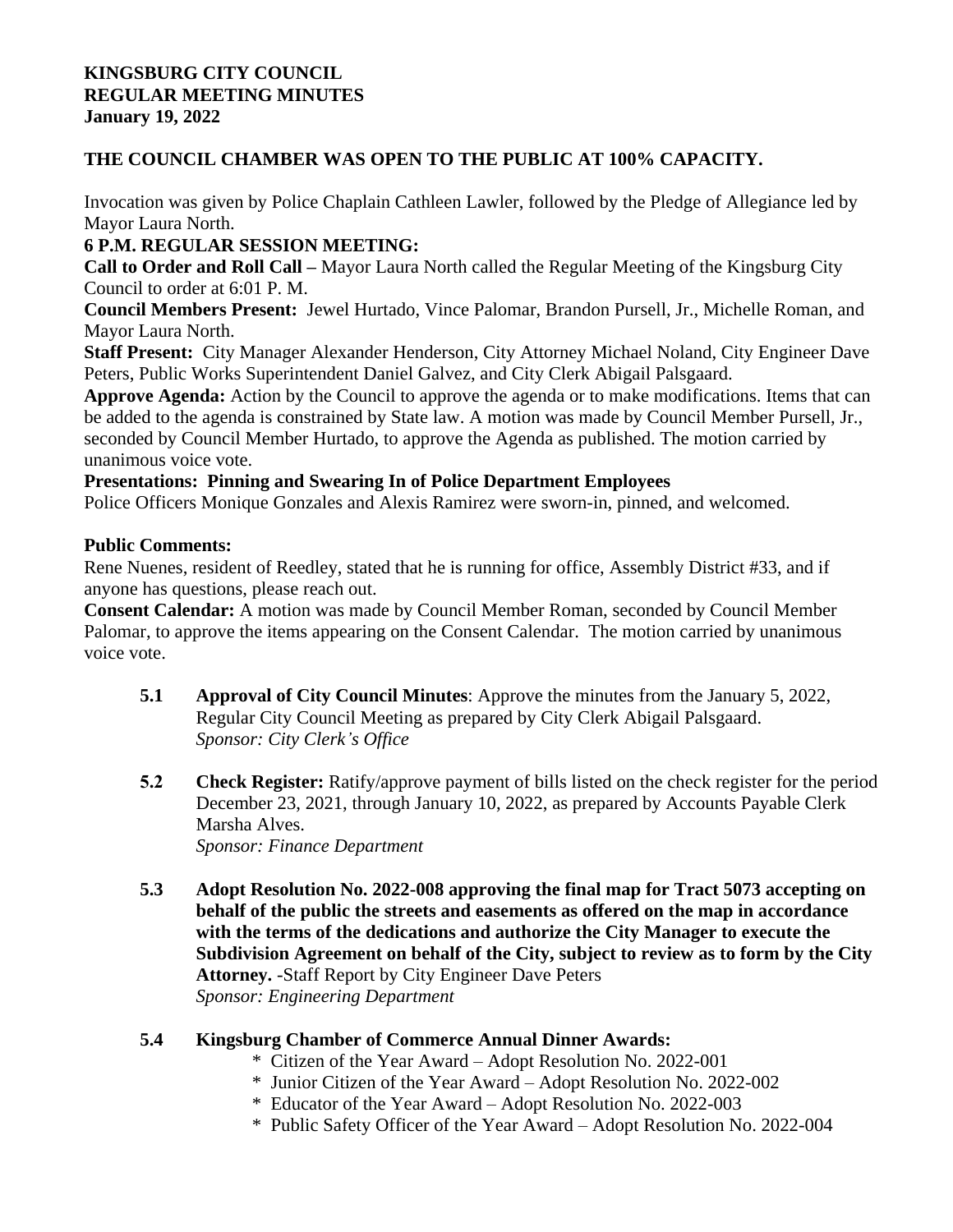\* Business of the Year Award – Adopt Resolution No. 2022-005

\* Agribusiness of the Year Award– Adopt Resolution No. 2022-007

\*Note: Resolutions are not included in order to maintain anonymity until Awards are presented at the Chamber Dinner on January 27, 2022, and will be available to the public on January 28, 2022.

#### **REGULAR CALENDAR**

**Consider Adoption of an Urgency Ordinance NO. 2022-01 to amend Chapter 8.12, SOLID WASTE COLLECTION AND/OR DISPOSAL in its entirety of the Kingsburg Municipal Code for Organic Waste Collection and Disposal Per Senate Bill (SB) 1383-** Staff Report by Public Works Director Daniel Galvez *Sponsor: Public Works*

**Presentation by Public Works Director Daniel Galvez**- Director Galvez stated that this action is mandatory for compliance with the SB 1383 Organic Waste Recycling Program. Start date of SB 1383 is 1/1/2022. He stated that he thought about applying for a waiver, but we would have given up local control.

#### **Council Discussion** - None.

A motion was made by Council Member Roman, seconded by Council Member Pursell, Jr., to: waive the reading and adopt Urgency Ordinance No. 2022-01 amending in its entirety Chapter 8.12, SOLID WASTE COLLECTION AND/OR Disposal, of the Kingsburg Municipal Code for Organic Waste Collection and Disposal Per Senate Bill (SB) 1383 and its Regulations relating to Organic Waste Disposal Reduction, Recycling, and Solid Waste Collection and with the following recital constituting reading of the entirety of the Ordinance:

> "AN URGENCY ORDINANCE OF THE CITY OF KINGSBURG AMENDING IN ITS ENTIRETY CHAPTER 8.12 OF TITLE 8 OF THE KINGSBURG MUNICIPAL CODE TO IMPLEMENT THE REGULATIONS OF SB 1383, THE SHORT-LIVED CLIMATE POLLUTION REDUCTION ACT OF 2016"

The motion carried by unanimous voice vote.

### **SB 1383 Local Assistance Grant Program-** Staff Report by Public Works Director Daniel Galvez *Sponsor: Public Works*

**Presentation by Public Works Director Daniel Galvez**- Mr. Galvez explained that this is a grant to assist in complying with SB 1383. Base award is \$20,000. He stated that we can purchase compost or mulch. We will adopt some of the best practices. Council Member Roman stated that she had spoken to Mid Valley about it, kudos on applying before the 2/1 application date. She appreciates the information in the water bill, stating that we will have a lot to teach our residents. Education outreach is really important. Council Member Palomar asked about the City having to buy mulch. Public Works Director Daniel Galvez said that we will have to purchase renewable energy. We can use it in medians and parks. Council Member Hurtado said that she appreciates the swift movement.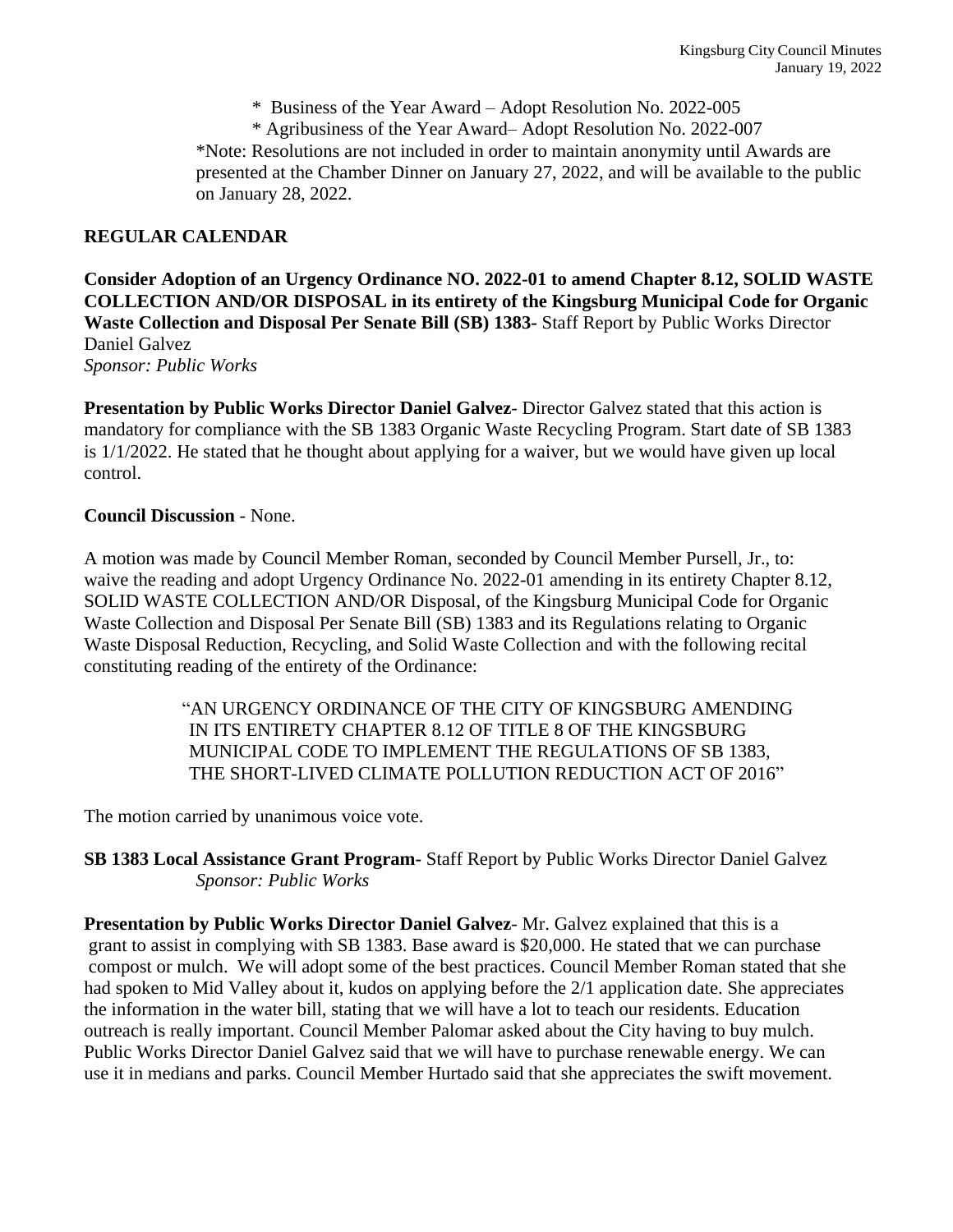A motion was made by Council Member Hurtado to adopt Resolution No. 2022-009, Authorizing Submittal of Applications for all CalRecycle Grants for which the City of Kingsburg is eligible. The motion was seconded by Council Member Palomar and carried by unanimous voice vote.

## **American Rescue Plan Funding – Final Rule Update-** Presentation by City Manager Alexander Henderson

*Sponsor: City Manager's Office*

**Presentation by City Manager Alexander Henderson**- Mr. Henderson stated that these are Federal funds to assist local governments that have been negatively impacted by COVID. We held a workshop on 7/28/2021 and staff has updated the list for eligibility. We can't use it for contribution of pensions, debt service, or for replenishing any rainy-day funds. The first report is due by April 30, 2022. We recommend holding additional workshops. Council will have ultimate say with the budget process. He reviewed the list from the July 28th workshop. Council Member Pursell, Jr. asked if the 4/30/2022 report is for money already spent? Mr. Henderson said that he thinks that is correct. They have not come out with any guidance on reporting yet. Council Member Hurtado asked about setting up a public workshop. Council Member Pursell, Jr. said that we will have to start narrowing it down and have a long-term projection after we get input from the public from at least one public hearing. Council Member Hurtado said that at the July 28th workshop we felt the pandemic was almost over.

**South Kings GSA Developer Impact Fee Study-** Staff Report by City Engineer Dave Peters *Sponsor: Engineering Department*

**Presentation by City Engineer Dave Peters** – Mr. Peters stated that the South Kings GSA started a study to develop fees for developers for different cities. The fees would help offset the impact. This is informational for now. Council Member Palomar asked if other cities are looking at impact fees. Mr. Peters said that all cities in the South Kings GSA are, and he believes other cities in the valley are too. We are not asking for them to fix our existing problem, but to offset future costs. Council Member Pursell, Jr. asked if it will be will up to us to determine the amount. Mr. Peters said yes, we will recommend the amount. Most cities would adopt the defendable cost, the city can discount the rate. Council Member Pursell, Jr. asked if a different city adopts a lower amount is there recourse? Mr. Peters said that you can't go above. Mr. Henderson said that there is a 5-year period for impact fees. Mr. Peters said that the fees will go to the the City, not to the GSA. Council Member Pursell, Jr. asked if we get more recharge basins, will there be a benefit? Mr. Peters said that it can be located anywhere in the GSA, according to the State. It is better for our groundwater table if the basin is in Kingsburg. Council gave Council Member Hurtado direction to approve the American Rescue Plan Funding at the next meeting of the South Kings GSA.

### **Crime Statistics Report for the Month of December 2021 and General Police Department Update**

**Presentation by Police Chief Neil Dadian.** Chief Dadian briefly reviewed the report stating that we have one or two catalytic converter thefts per week. He stated that we might have to hire someone full time to report to the State for all their new regulations. He spoke about the Tobacco Grant application for an SRO. Cookies with a cop is this Saturday. Chaplain Cathleen Lawyer spearheaded this event.

Council Member Hurtado thanked Chief Dadian for a swift turnaround on a constituent's problem.

### **Council Reports and Staff Communications**